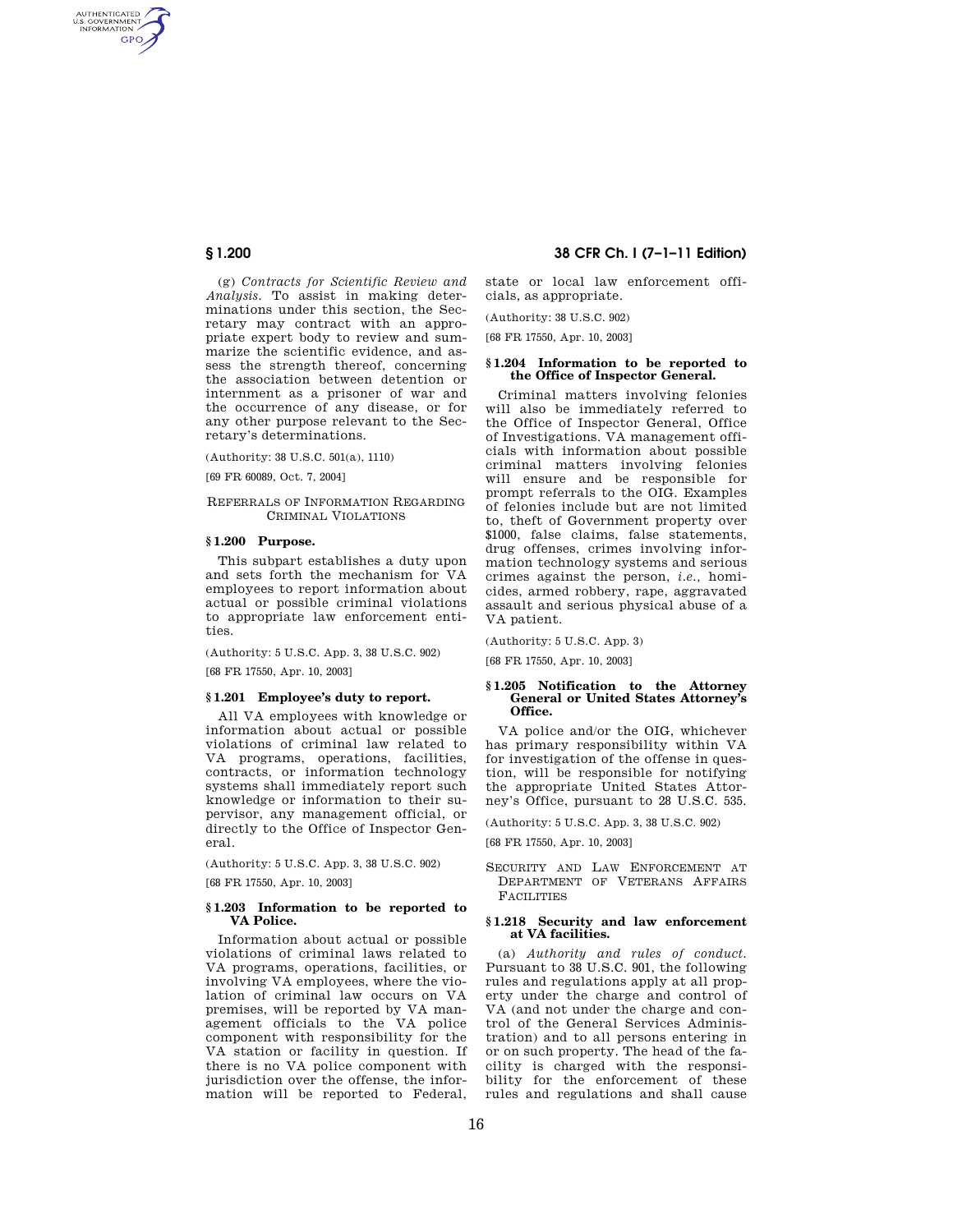# **Department of Veterans Affairs § 1.218**

these rules and regulations to be posted in a conspicuous place on the property.

(1) *Closing property to public.* The head of the facility, or designee, shall establish visiting hours for the convenience of the public and shall establish specific hours for the transaction of business with the public. The property shall be closed to the public during other than the hours so established. In emergency situations, the property shall be closed to the public when reasonably necessary to ensure the orderly conduct of Government business. The decision to close a property during an emergency shall be made by the head of the facility or designee. The head of the facility or designee shall have authority to designate areas within a facility as closed to the public.

(2) *Recording presence.* Admission to property during periods when such property is closed to the public will be limited to persons authorized by the head of the facility or designee. Such persons may be required to sign a register and/or display identification documents when requested to do so by VA police, or other authorized individual. No person, without authorization, shall enter upon or remain on such property while the property is closed. Failure to leave such premises by unauthorized persons shall constitute an offense under this paragraph.

(3) *Preservation of property.* The improper disposal of rubbish on property; the spitting on the property; the creation of any hazard on property to persons or things; the throwing of articles of any kind from a building; the climbing upon the roof or any part of the building, without permission; or the willful destruction, damage, or removal of Government property or any part thereof, without authorization, is prohibited. The destruction, mutilation, defacement, injury, or removal of any monument, gravestone, or other structure within the limits of any national cemetery is prohibited.

(4) *Conformity with signs and emergency conditions.* The head of the facility, or designee, shall have authority to post signs of a prohibitory and directory nature. Persons, in and on property, shall comply with such signs of a prohibitory or directory nature, and during emergencies, with the direction of police authorities and other authorized officials. Tampering with, destruction, marring, or removal of such posted signs is prohibited.

(5) *Disturbances.* Conduct on property which creates loud or unusual noise; which unreasonably obstructs the usual use of entrances, foyers, lobbies, corridors, offices, elevators, stairways, or parking lots; which otherwise impedes or disrupts the performance of official duties by Government employees; which prevents one from obtaining medical or other services provided on the property in a timely manner; or the use of loud, abusive, or otherwise improper language; or unwarranted loitering, sleeping, or assembly is prohibited. In addition to measures designed to secure voluntary terminations of violations of this paragraph the head of the facility or designee may cause the issuance of orders for persons who are creating a disturbance to depart the property. Failure to leave the premises when so ordered constitutes a further disturbance within the meaning of this rule, and the offender is subject to arrest and removal from the premises.

(6) *Gambling.* Participating in games for money or for tangible or intangible things, or the operating of gambling devices, the conduct of a lottery or pool, or the selling or purchasing of numbers tickets, in or on property is prohibited.

(7) *Alcoholic beverages and narcotics.*  Operating a motor vehicle on property by a person under the influence of alcoholic beverages, narcotic drugs, hallucinogens, marijuana, barbiturates, or amphetamines is prohibited. Entering property under the influence of any narcotic drug, hallucinogen, marijuana, barbiturate, amphetamine, or alcoholic beverage (unless prescribed by a physician) is prohibited. The use on property of any narcotic drug, hallucinogen, marijuana, barbiturate, or amphetamine (unless prescribed by a physician) is prohibited. The introduction or possession of alcoholic beverages or any narcotic drug, hallucinogen, marijuana, barbiturate, and amphetamine on property is prohibited, except for liquor or drugs prescribed for use by medical authority for medical purposes. Provided such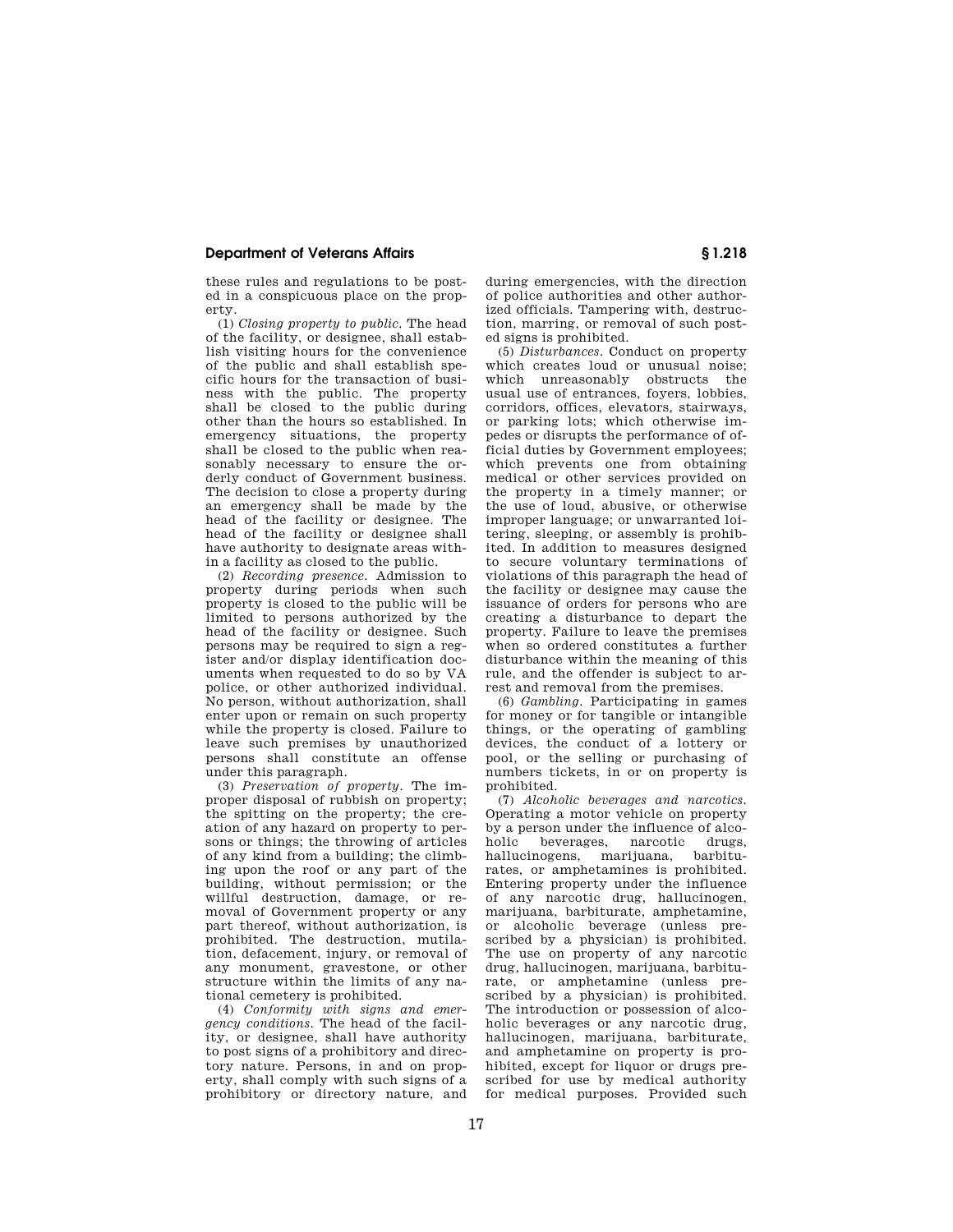possession is consistent with the laws of the State in which the facility is located, liquor may be used and maintained in quarters assigned to employees as their normal abode, and away from the abode with the written consent of the head of the facility which specifies a special occasion for use and limits the area and period for the authorized use.

(8) *Soliciting, vending, and debt collection.* Soliciting alms and contributions, commercial soliciting and vending of all kinds, displaying or distributing commercial advertising, or collecting private debts in or on property is prohibited. This rule does not apply to (i) national or local drives for funds for welfare, health, or other purposes as authorized under Executive Order 12353, Charitable Fund Raising (March 23, 1982), as amended by Executive Order 12404 (February 10, 1983), and regulations issued by the Office of Per-<br>sonnel Management implementing Management implementing these Executive Orders; (ii) concessions or personal notices posted by employees on authorized bulletin boards; and (iii) solicitation of labor organization membership or dues under 5 U.S.C. chapter 71.

(9) *Distribution of handbills.* The distributing of materials such as pamphlets, handbills, and/or flyers, and the displaying of placards or posting of materials on bulletin boards or elsewhere on property is prohibited, except as authorized by the head of the facility or designee or when such distributions or displays are conducted as part of authorized Government activities.

(10) *Photographs for news, advertising, or commercial purposes.* Photographs for advertising or commercial purposes may be taken only with the written consent of the head of the facility or designee. Photographs for news purposes may be taken at entrances, lobbies, foyers, or in other places designated by the head of the facility or designee.

(11) *Dogs and other animals.* Dogs and other animals, except seeing-eye dogs, shall not be brought upon property except as authorized by the head of the facility or designee.

(12) *Vehicular and pedestrian traffic.*  Drivers of all vehicles in or on property shall drive in a careful and safe manner

**§ 1.218 38 CFR Ch. I (7–1–11 Edition)** 

at all times and shall comply with the signals and directions of police and all posted traffic signs. The blocking of entrances, driveways, walks, loading platforms, or fire hydrants in or on property is prohibited; parking in unauthorized locations or in locations reserved for other persons or contrary to the direction of posted signs is prohibited. Creating excessive noise on hospital or cemetery premises by muffler cut out, the excessive use of a horn, or other means is prohibited. Operation of a vehicle in a reckless or unsafe manner, drag racing, bumping, overriding curbs, or leaving the roadway is prohibited.

(13) *Weapons and explosives.* No person while on property shall carry firearms, other dangerous or deadly weapons, or explosives, either openly or concealed, except for official purposes.

(14) *Demonstrations.* (i) All visitors are expected to observe proper standards of decorum and decency while on VA property. Toward this end, any service, ceremony, or demonstration, except as authorized by the head of the facility or designee, is prohibited. Jogging, bicycling, sledding and other forms of physical recreation on cemetery grounds is prohibited.

(ii) For the purpose of the prohibition expressed in this paragraph, unauthorized demonstrations or services shall be defined as, but not limited to, picketing, or similar conduct on  $V_A$  property; any oration or similar conduct to assembled groups of people, unless the oration is part of an authorized service; the display of any placards, banners, or foreign flags on VA property unless approved by the head of the facility or designee; disorderly conduct such as fighting, threatening, violent, or tumultuous behavior, unreasonable noise or coarse utterance, gesture or display or the use of abusive language to any person present; and partisan activities, *i.e.*, those involving commentary or actions in support of, or in opposition to, or attempting to influence, any current policy of the Government of the United States, or any private group, association, or enterprise.

(15) *Key security.* The head of the facility of designee, will determine which employees, by virtue of their duties, shall have access to keys or barrier-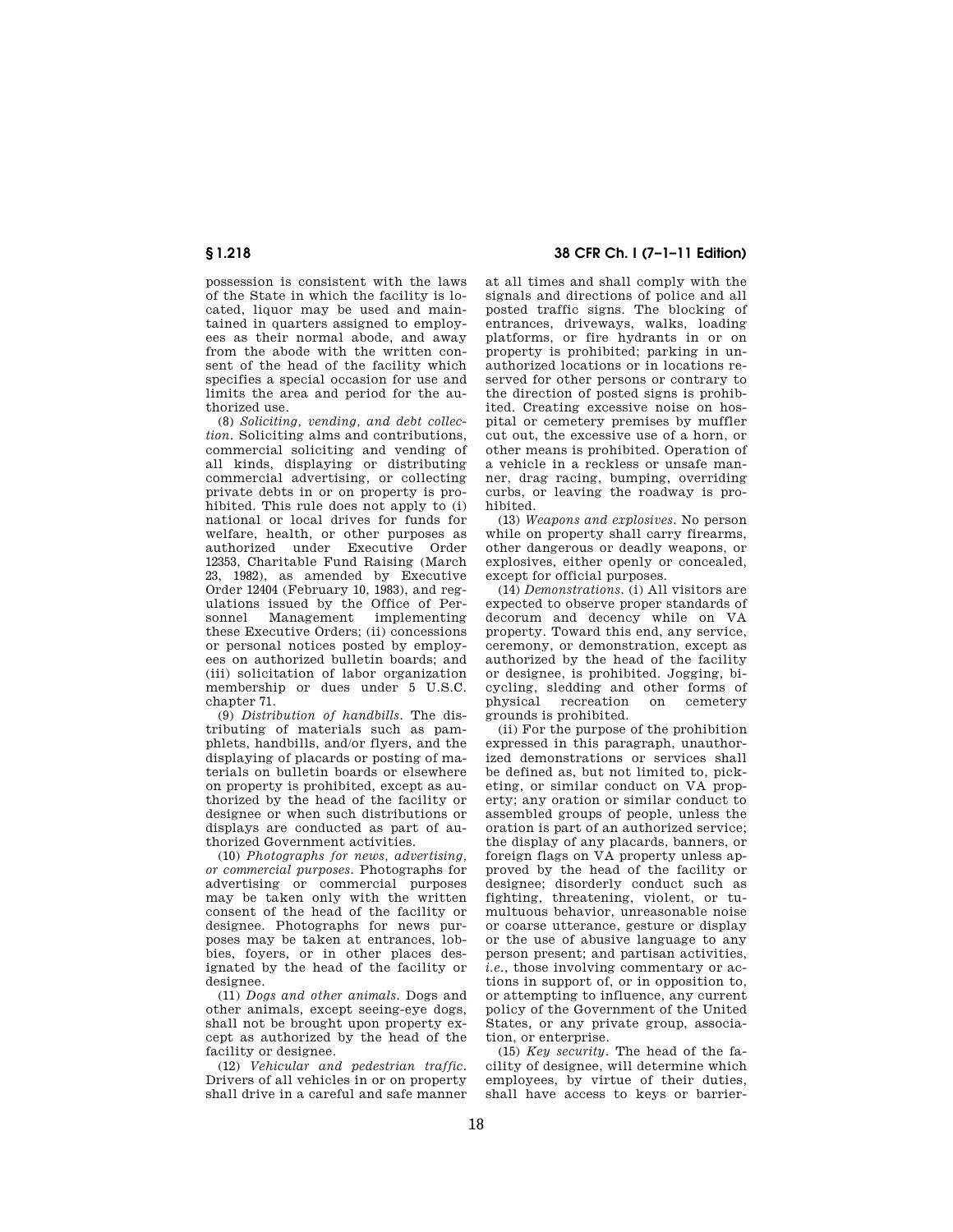## **Department of Veterans Affairs § 1.218**

card keys which operate locks to rooms or areas on the property. The unauthorized possession, manufacture, and/ or use of such keys or barrier cards is prohibited. The surreptitious opening or attempted opening of locks or cardoperated barrier mechanisms is prohibited.

(16) *Sexual misconduct.* Any act of sexual gratification on VA property involving two or more persons, who do not reside in quarters on the property, is prohibited. Acts of prostitution or solicitation for acts of prostitution on VA property is prohibited. For the purposes of this paragraph, an act of prostitution is defined as the performance or the offer or agreement to perform any sexual act for money or payment.

(b) *Schedule of offenses and penalties.*  Conduct in violation of the rules and regulations set forth in paragraph (a) of this section subjects an offender to arrest and removal from the premises. Whomever shall be found guilty of violating these rules and regulations while on any property under the charge and control of VA is subject to a fine as stated in the schedule set forth herein or, if appropriate, the payment of fixed sum in lieu of appearance (forfeiture of collateral) as may be provided for in rules of the United States District Court. Violations included in the schedule of offenses and penalties may also subject an offender to a term of imprisonment of not more than six months, as may be determined appropriate by a magistrate or judge of the United States District Court:

(1) Improper disposal of rubbish on property, \$200.

(2) Spitting on property, \$25.

(3) Throwing of articles from a building or the unauthorized climbing upon any part of a building, \$50.

(4) Willful destruction, damage, or removal of Government property without authorization, \$500.

(5) Defacement, destruction, mutilation or injury to, or removal, or disturbance of, gravemarker or headstone, \$500.

(6) Failure to comply with signs of a directive and restrictive nature posted for safety purposes, \$50.

(7) Tampering with, removal, marring, or destruction of posted signs, \$150.

(8) Entry into areas posted as closed to the public or others (trespass), \$50.

(9) Unauthorized demonstration or service in a national cemetery or on other VA property, \$250.

(10) Creating a disturbance during a burial ceremony, \$250.

(11) Disorderly conduct which creates loud, boisterous, and unusual noise, or which obstructs the normal use of entrances, exits, foyers, offices, corridors, elevators, and stairways or which tends to impede or prevent the normal operation of a service or operation of the facility, \$250.

(12) Failure to depart premises by unauthorized persons, \$50.

(13) Unauthorized loitering, sleeping or assembly on property, \$50.

(14) Gambling-participating in games of chance for monetary gain or personal property; the operation of gambling devices, a pool or lottery; or the taking or giving of bets, \$200.

(15) Operation of a vehicle under the influence of alcoholic beverages or nonprescribed narcotic drugs, hallucinogens, marijuana, barbiturates, or amphetamines, \$500.

(16) Entering premises under the influence of alcoholic beverages or narcotic drugs, hallucinogens, marijuana, barbiturates or amphetamines, \$200.

(17) Unauthorized use on property of alcoholic beverages or narcotic drugs, hallucinogens, marijuana, barbiturates, or amphetamines, \$300.

(18) Unauthorized introduction on VA controlled property of alcoholic bev-<br>erages or narcotic drugs. narcotic hallucinogens, marijuana, barbiturates, or amphetamines or the unauthorized giving of same to a patient or beneficiary, \$500.

(19) Unauthorized solicitation of alms and contributions on premises, \$50.

(20) Commercial soliciting or vending, or the collection of private debts on property, \$50.

(21) Distribution of pamphlets, handbills, and flyers, \$25.

(22) Display of placards or posting of material on property, \$25.

(23) Unauthorized photography on premises, \$50.

(24) Failure to comply with traffic directions of VA police, \$25.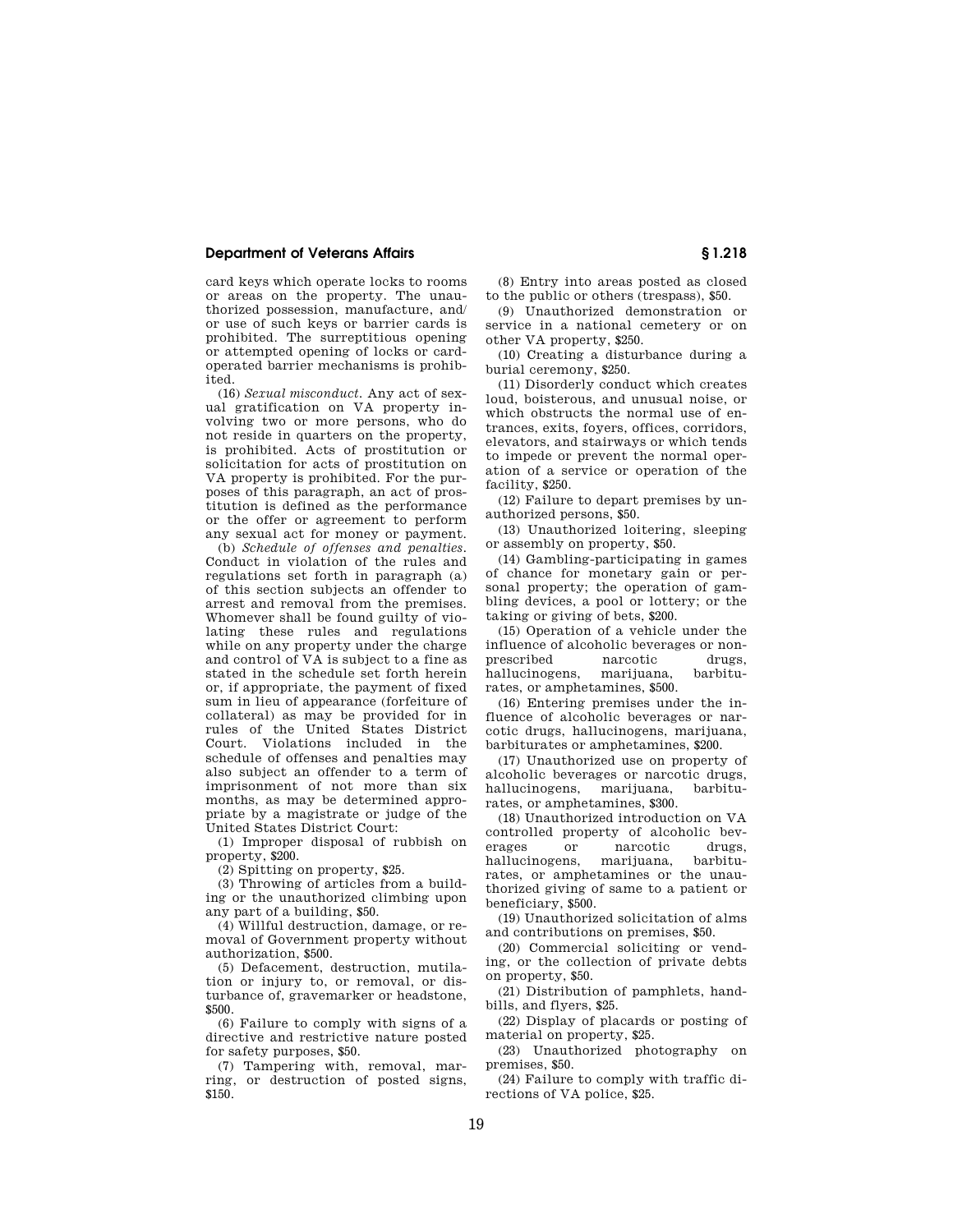(25) Parking in spaces posted as reserved for physically disabled persons, \$50.

(26) Parking in no-parking areas, lanes, or crosswalks so posted or marked by yellow borders or yellow stripes, \$25.

(27) Parking in emergency vehicle spaces, areas and lanes bordered in red or posted as EMERGENCY VEHICLES ONLY or FIRE LANE, or parking within 15 feet of a fire hydrant, \$50.

(28) Parking within an intersection or blocking a posted vehicle entrance or posted exit lane, \$25.

(29) Parking in spaces posted as reserved or in excess of a posted time limit, \$15.

(30) Failing to come to a complete stop at a STOP sign, \$25.

(31) Failing to yield to a pedestrian in a marked and posted crosswalk, \$25.

(32) Driving in the wrong direction on a posted one-way street, \$25.

(33) Operation of a vehicle in a reckless or unsafe manner, too fast for conditions, drag racing, overriding curbs, or leaving the roadway, \$100.

(34) Exceeding posted speed limits:

(i) By up to 10 mph, \$25.

(ii) By up to 20 mph, \$50.

(iii) By over 20 mph, \$100.

(35) Creating excessive noise in a hospital or cemetery zone by muffler cut out, excessive use of a horn, or other means, \$50.

(36) Failure to yield right of way to other vehicles, \$50.

(37) Possession of firearms, carried either openly or concealed, whether loaded or unloaded (except by Federal or State law enforcement officers on official business, \$500.

(38) Introduction or possession of explosives, or explosive devices which fire a projectile, ammunition, or combustibles, \$500.

(39) Possession of knives which exceed a blade length of 3 inches; switchblade knives; any of the variety of hatchets, clubs and hand-held weapons; or brass knuckles, \$300.

(40) The unauthorized possession of any of the variety of incapacitating liquid or gas-emitting weapons, \$200.

(41) Unauthorized possession, manufacture, or use of keys or barrier cardtype keys to rooms or areas on the property, \$200.

**§ 1.218 38 CFR Ch. I (7–1–11 Edition)** 

(42) The surreptitious opening, or attempted opening, of locks or card-operated barrier mechanisms on property, \$500.

(43) Soliciting for, or the act of, prostitution, \$250.

(44) Any unlawful sexual activity, \$250.

(45) Jogging, bicycling, sledding or any recreational physical activity conducted on cemetery grounds, \$50.

(c) *Enforcement procedures.* (1) VA administration directors will issue policies and operating procedures governing the proper exercise of arrest and other law enforcement actions, and limiting the carrying and use of weapons by VA police officers. VA police officers found qualified under respective VA administration directives and duly appointed heads of facilities for the purposes of 38 U.S.C. 902(b)(1), will enforce these rules and regulations and other Federal laws on VA property in accordance with the policies and operating procedures issued by respective VA administration directors and under the direction of the head of the facility.

(2) VA administration directors will prescribe training for VA police officers of the scope and duration necessary to assure the proper exercise of the law enforcement and arrest authority vested in them and to assure their abilities in the safe handling of situations involving patients and the public in general. VA police officers will successfully complete prescribed training in law enforcement procedures and the safe handling of patients as a condition of their retention of statutory law enforcement and arrest authority.

(3) Nothing contained in the rules and regulations set forth in paragraph (a) of this section shall be construed to abrogate any other Federal laws or regulations, including assimilated offenses under 18 U.S.C. 13, or any State or local laws and regulations applicable to the area in which the property is situated.

(Authority: 38 U.S.C. 901)

[50 FR 29226, July 18, 1985]